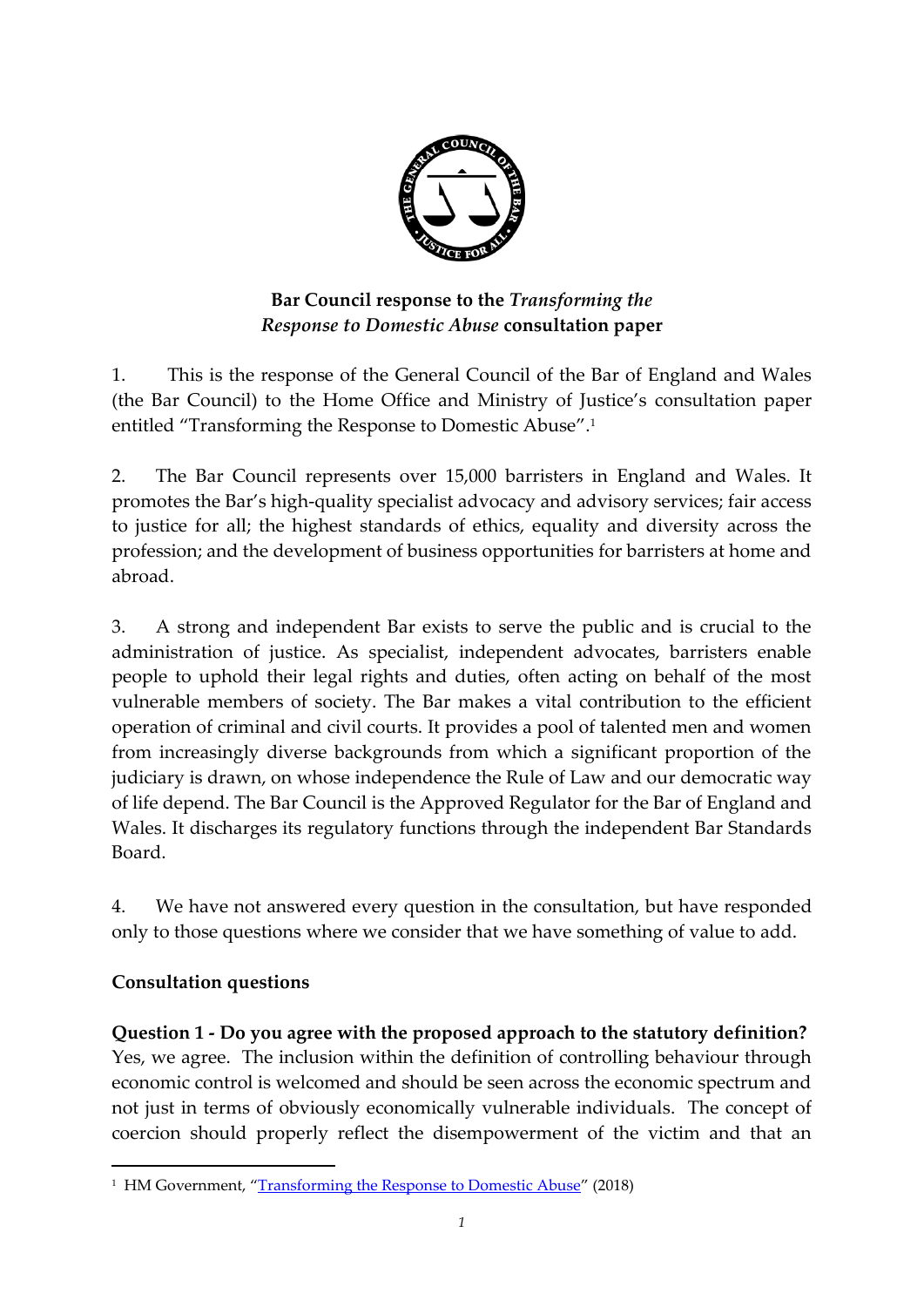objective of coercive behaviour is to alter the victim's perspective of the situation and to make them behave in ways that they otherwise would not. We agree that the definition of abuse should not be exhaustively defined.

#### **Question 2 - Will the new definition change what your organisation does?**

**Question 3 - How can we ensure that the definition is embedded in frontline practice?**

**Question 4 - What impact do you think the changes to the age limit in the 2012 domestic abuse definition have had?**

## **Question 5 - We are proposing to maintain the current age limit of 16 years in the statutory definition - do you agree with this approach?**

Yes, we agree. The overriding public concern is to protect children and, as the consultation identifies, children can be the victims of domestic abuse perpetrated by other children. The approach of maintaining the current age limit of 16 years draws a sensible line albeit that it will involve some complexity in distinguishing between domestic abuse and child abuse. The Law Reform Committee (LRC) of the Bar Council would encourage careful consideration of Child Sexual Exploitation (CSE) between adolescents (as distinct from CSE by an adult) and recognises the importance placed on educating children and young adults about the importance of safe and respectful relationships as set out in 1B. Moreover, the LRC recognises that safeguarding provisions apply within the education and social services sector to protect those under 16 who live in an abusive environment.

**Question 6 - In addition to the changes being made to how relationship education will be taught in schools, what else can be done to help children & young people learn about positive relationships and educate them about abuse?**

**Question 7 - What agencies or groups do you think the UK Government should focus its efforts on in order to improve the identification of domestic abuse? Please tick the top 3 from the list.** 

**Question 8 - In addition to improving training programmes and introducing guidance, what more can the government do to improve statutory agencies' understanding of domestic abuse?**

**Question 9 - What further support can we provide to the public (employers, friends, family, community figures) so that they can identify abuse and refer victims to help effectively?**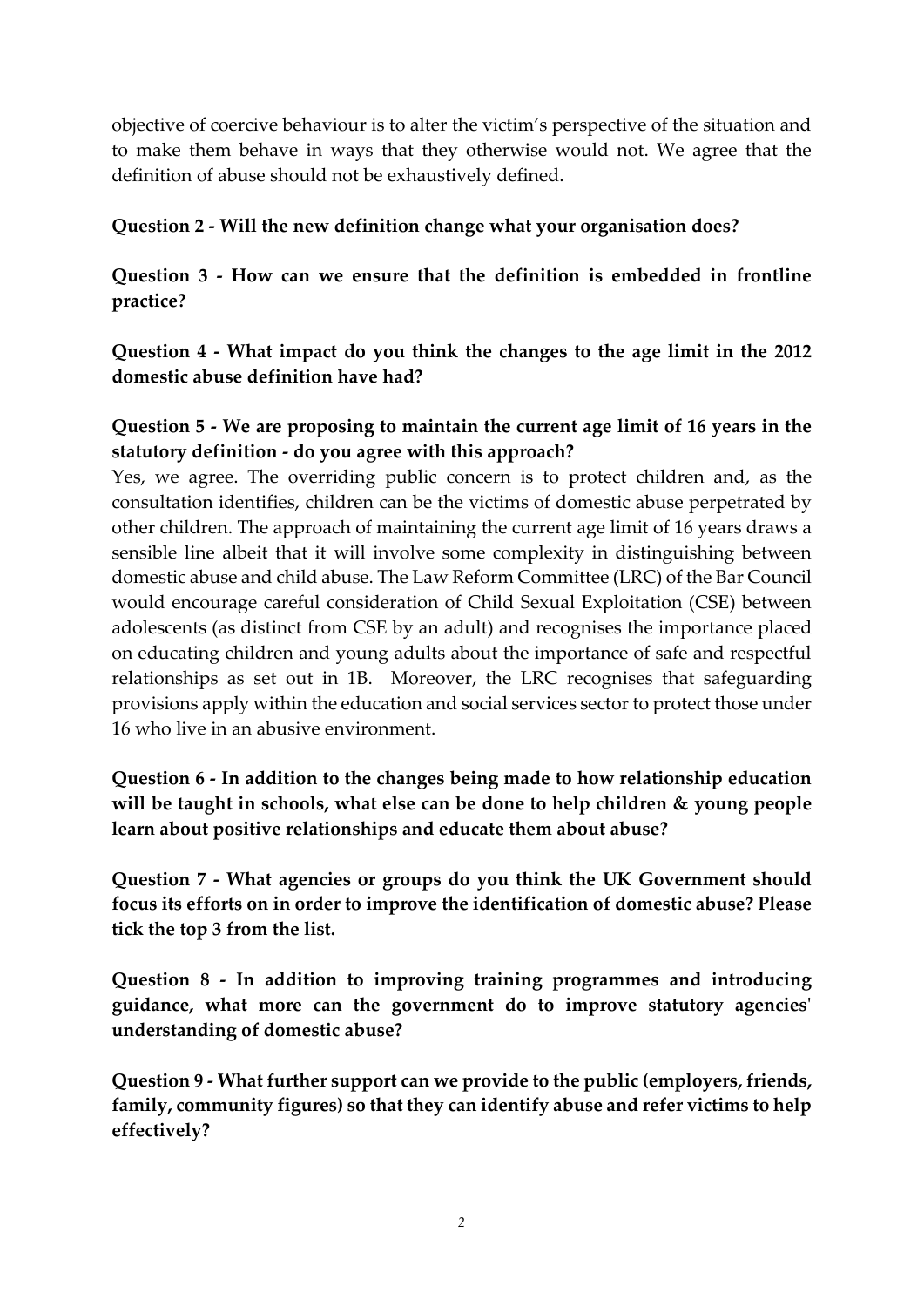**Question 10 - We are in the process of identifying priority areas for central Government funding on domestic abuse. Which of the following areas do you think the Government should prioritise?**

**Question 11 - What more can the Government do to encourage and support effective multi-agency working, in order to provide victims with full support and protection?**

**Question 12 - What more can the Government do to better support victims who face multiple barriers to accessing support?**

**Question 13 - How can we work better with female offenders and vulnerable women at risk of offending to identify their domestic abuse earlier?**

**Question 14 - How can we make greater use of women-specific services to deliver interventions in safe, women only environments?**

**Question 15 - In addition to reviewing who may be eligible for the Destitute Domestic Violence Concession, what other considerations could the Government take in respect of protecting domestic abuse victims with no recourse to public funds?**

Consideration should be given to giving access to Legal Aid to obtain legal advice and to make applications to the Family Court for injunctive relief and protection.

**Question 16 - Do you agree that the proposed Domestic Abuse Protection Notice issued by the police should operate in broadly the same way as the existing notice (except that it would also be able to be issued in cases of abuse which do not involve violence of the threat of violence)?** Yes.

**Question 17 - Which of the following individuals/organisation should be able to apply for a DAPO?** All individuals/organisations listed and the CPS.

**Question 18 - Which persons or bodies should be specified by regulation as "relevant third parties" who can apply for a DAPO on a victim's behalf? Select all that apply.**

All persons listed.

**Question 19 - We propose that there should be multiple routes via which an application for a DAPO can be made; including: a magistrates court by the police following the issue of a DAPN or at any other time, as a standalone application by, for example, the victim or a person or organisation on the victim's behalf to a family**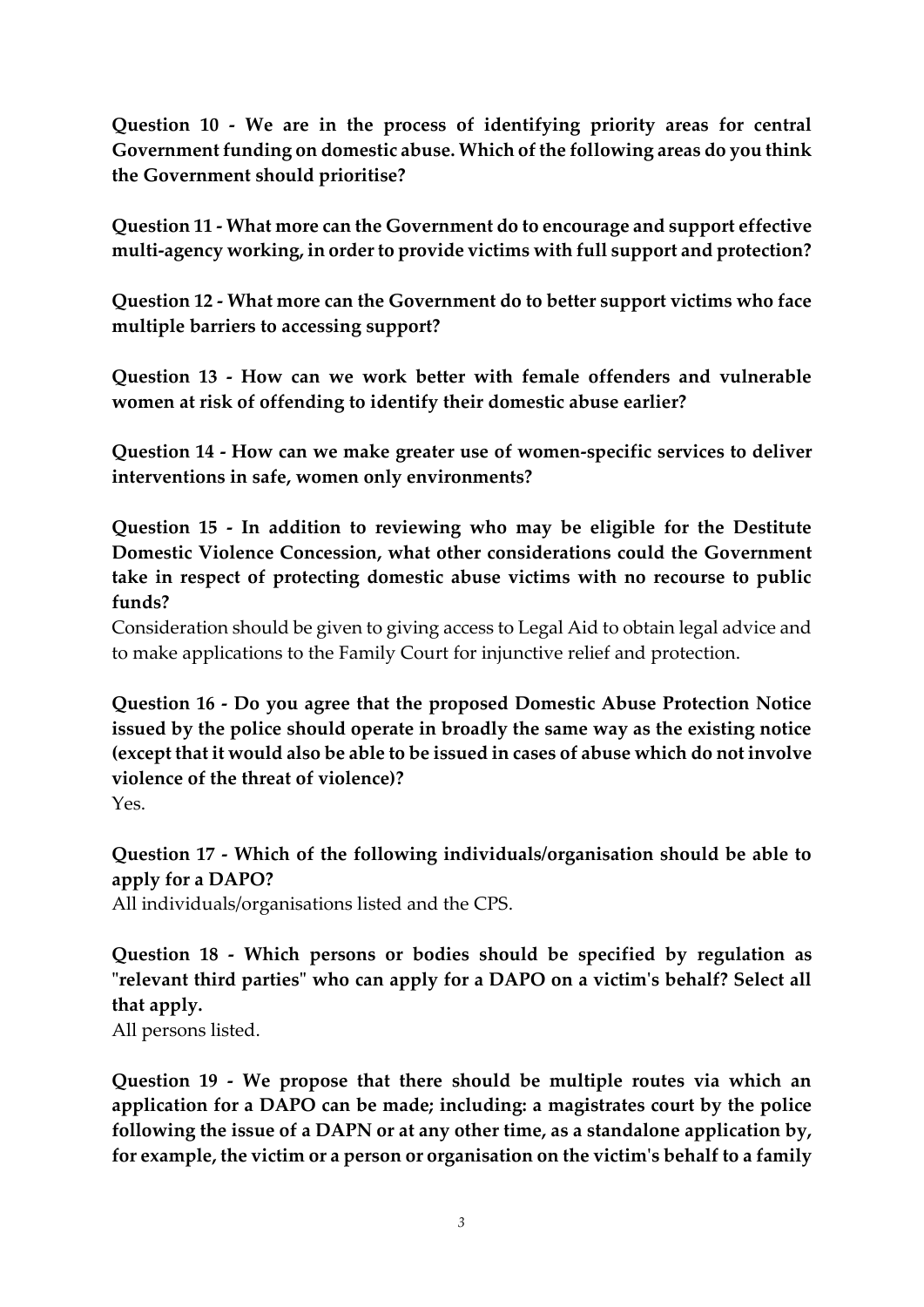## **court, by a party during the course of any family, civil or criminal proceedings. Do you agree?**

Yes. Whilst, we agree in principle with the creation of DAPOs, the consultation does not expressly set out what legal and evidential test must be met before a DAPO can be made. One test might be that a court should be satisfied on the balance of probabilities that there is a serious risk of further abuse and that the order is necessary to prevent further abuse. The consultation is also silent as to any rights of the alleged perpetrator. We assume these matters will be addressed in future consultations and would welcome the opportunity to respond.

### **Question 20 - Do you agree that family, civil and criminal courts should be able to make a DAPO of their own volition during the course of any proceedings?**  Yes.

**Question 21 - Do you agree that courts should be able to impose positive requirements as well as prohibitions as part of the conditions attached to the proposed order?**

Yes.

**Question 22 - Do you agree that courts should be able to require individuals subject to a DAPO to notify personal details to the police?** Yes.

**Question 23 - If so what personal details should the courts be able to require individual to provide to the police? Select all that apply.** 

**Question 24 - Do you agree that the breach of the proposed order should be a criminal offence?**  Yes.

**Question 25 - If you do agree that the breach of the proposed order should be a criminal offence, should it be possible for breach to alternatively be punished as a contempt of court?**

Yes.

### **Question 26 - Do you agree that courts should be given an express power to impose electronic monitoring as a condition of a DAPO?**

No. The conditions imposed as part of the DAPO must be proportionate and we have concerns about an individual who is not formally accused of committing a criminal offence being ordered to be electronically monitored. The electronic tagging of an individual to monitor their whereabouts is an obvious invasion of privacy which needs to be justified. Moreover, the current proposals would allow for a DAPO of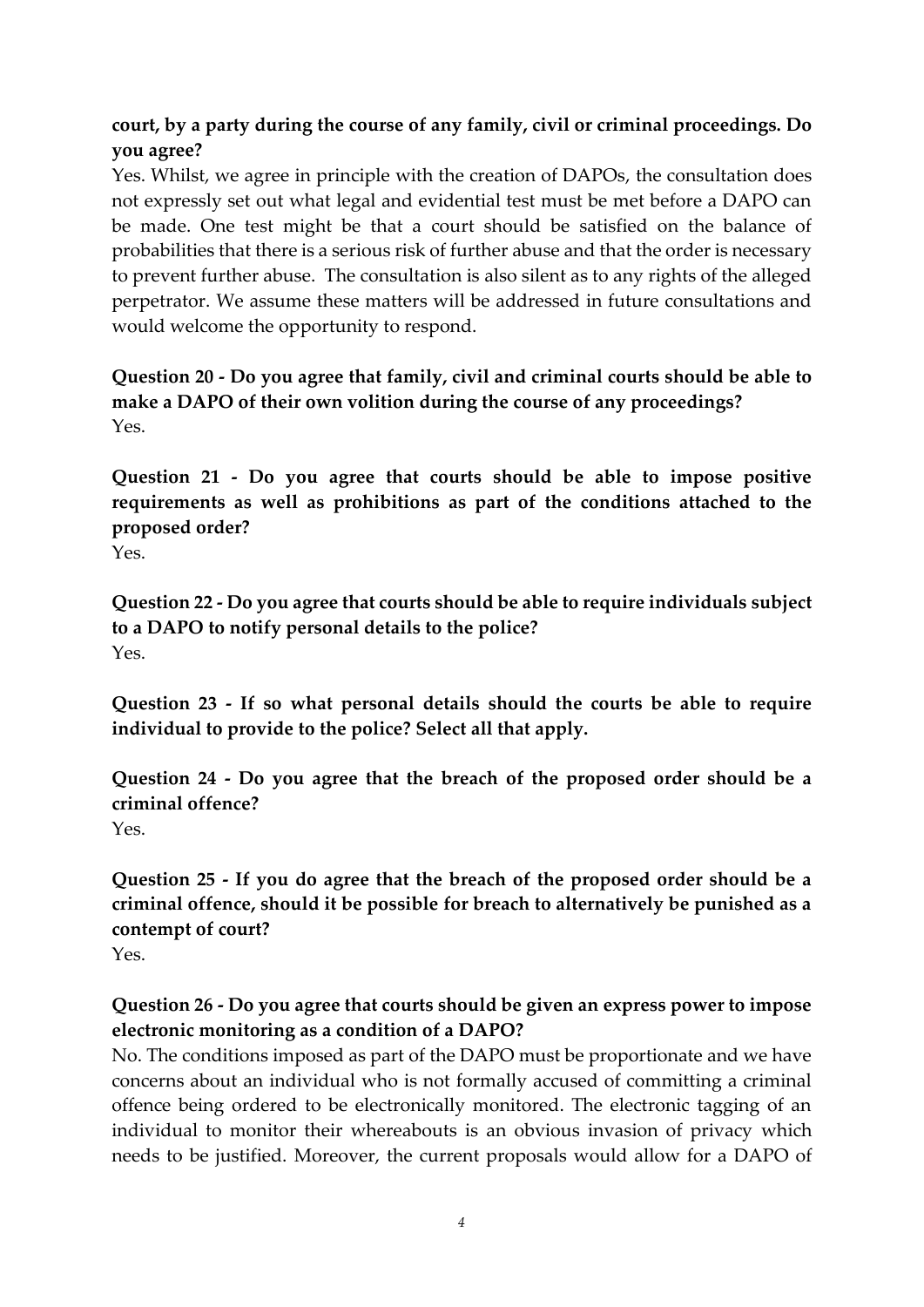unlimited duration with a condition attached for electronic monitoring. This could not be regarded as proportionate.

### **Question 27 - Which particular statutory safeguards relating to the use of electronic monitoring with DAPO should be put in place?**

Safeguards such as the right for the alleged perpetrator to make representations, the right to legal representation, the right to apply to vary the order and a right of appeal will need to be incorporated into the system. We note the suggestion of a higher threshold being applied before imposing an electronic monitoring condition but the consultation is silent as to the appropriate threshold.

**Question 28 - How much easier do you think it will be for domestic abuse victims to register to vote anonymously, once the changes summarised above happen?**

**Question 29 - What further support could survivors receive to prove their safety would be at risk if their name and address appeared on the electoral register - please put forward one suggestion.**

**Question 30 - Do you have any further comments or suggestions on how to make it easier for Domestic abuse survivors to anonymously register to vote?**

**Question 31 - Aside from anonymous registration how else can we keep victims' addresses safe?**

**Question 32 - Before reading this consultation, were you aware of the Domestic Violence Disclosure Scheme (Clare's Law)** Yes.

**Question 33 - Do you agree with the guidance underpinning the DVDS should be put into law? Please select one.** Yes, we agree.

**Question 34 - How do you think we can best promote awareness of the DVDS amongst the public?**

**Question 35 - What practical barriers do domestic abuse victims face in escaping or removing from economic abuse and how could these be overcome?**

**Question 36 - What more can we do to tackle domestic abuse which is perpetrated online, or through control of technology?**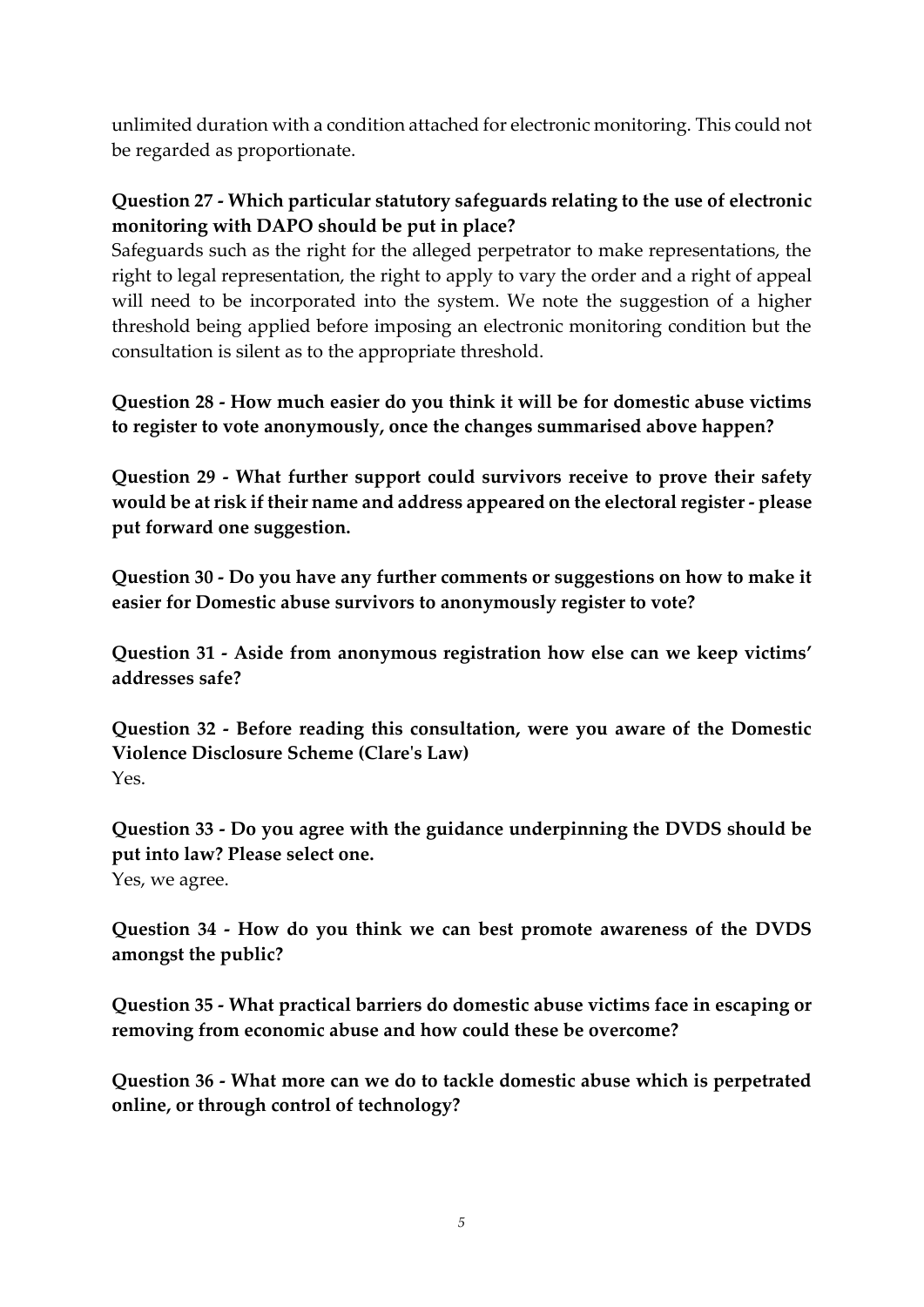**Question 37 - How can we continue to encourage and support improvements in the policing response to domestic abuse across all forces and improve outcomes for victims?**

**Question 38 - Do you think creating a legislative assumption that all domestic victims are to be treated as eligible for assistance on the grounds of fear and distress (if the victim wants such assistance) will support more victims to give evidence?**  Yes. We are not convinced that there is an evidential basis for reform because applications for special measures for complainants of domestic violence are rarely refused. A legislative assumption that special measures will be granted to complainants alleging domestic violence will provide greater certainty as to how they will provide their evidence. We see no difficulty for the defendant who will still have an opportunity to object.

**Question 39 - Is there more the Government could do to explain the range and remit of existing measures for victims to help support them in the criminal justice process? Please select one.** 

**Question 40 - Do you know of instances in criminal proceedings when an application to prevent cross-examination of a victim by an unrepresented defendant has been denied in a domestic abuse case? Where possible please provide evidence or details of the experience to support your answer?** 

No. Members of the LRC are not aware of such a situation and have informally sought the views of professional colleagues in chambers and via social media. The view of those practising is that refusal is very unlikely, owing to the appointment of advocates to cross-examine complainants at the first hearing in the magistrates' court and judicial awareness of the needs of complainants. We are aware of one example when the prosecution made an application to prevent cross-examination of the complainant in an attempted murder case which was refused by the trial judge at Wood Green Crown Court *R v Holloway* [2016] EWCA Crim 2175. This was not an allegation of domestic violence.

## **Question 41 - Do you think extending the prohibition on cross-examination in criminal proceedings would support more domestic violence victims to give evidence?**

Yes. The increasing numbers of unrepresented defendants have made it more likely that victims of domestic abuse will face cross-examination by their abusers. Inefficient processes may also lead to adjournments when the court is not aware that a defendant is unrepresented. We are aware of occasions when the lack of representation is not communicated to the court or, if communicated, is not actioned by court staff. The consequence is that a vulnerable complainant attends court on the day of trial to give evidence, the defendant attends in person and there is no one to carry out the crossexamination. The trial therefore has to be adjourned, with the increased likelihood that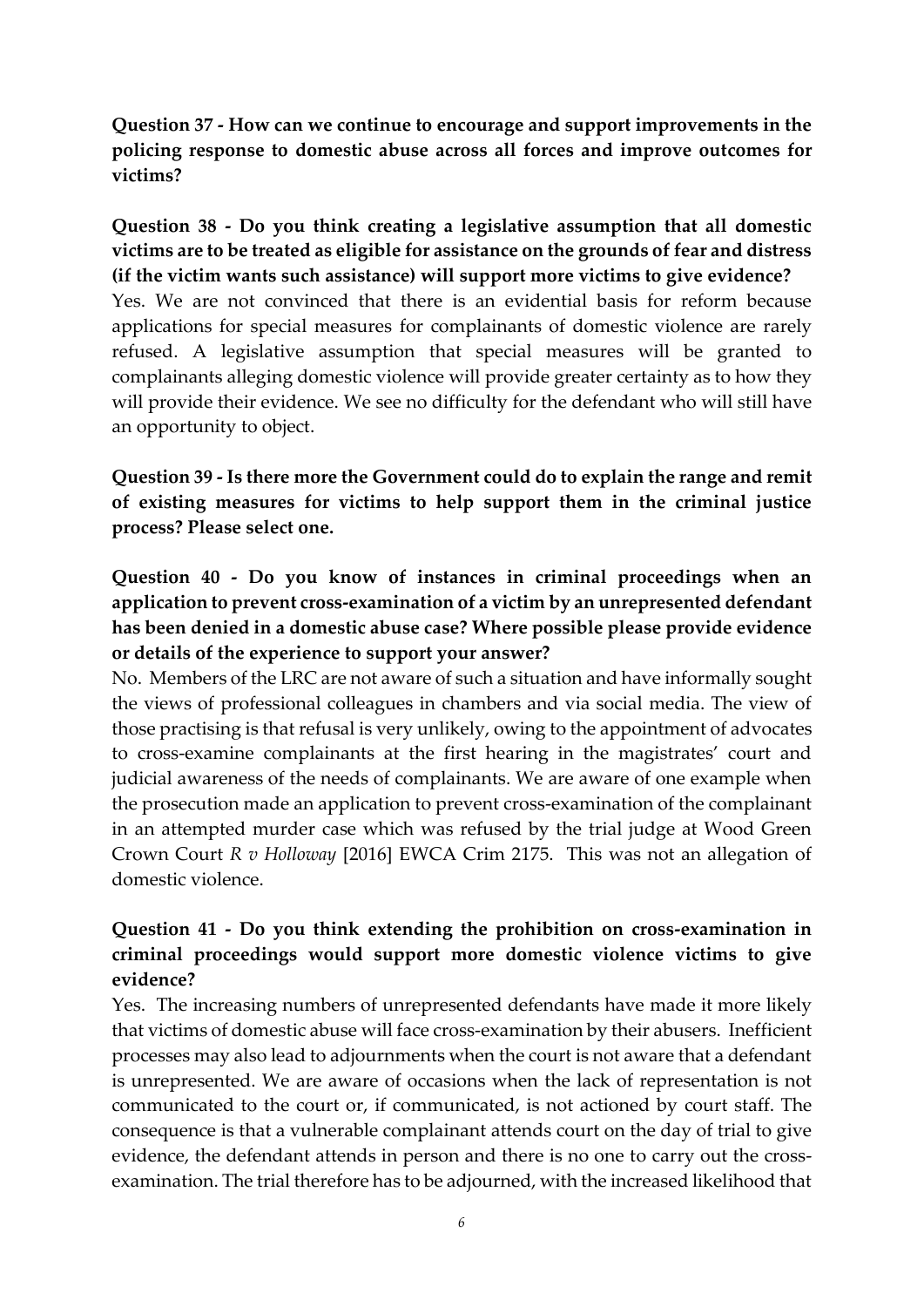the complainant will disengage with the proceedings and not attend court on a second occasion. Resources need to be provided to deal with the administrative burden that orders such as s.38 orders place on court staff. We do agree that extending the prohibition on cross-examination in criminal proceedings would support more domestic violence complainants to give evidence.

## **Question 42 - Do you have suggestions for how we can better support prosecutions through to conclusion, including the better support for witnesses who currently disengage with the process. Where possible please provide evidence or details of the experience to support your answer.**

Yes. Certainty as to special measures and a prohibition on an accused from questioning the complainant. Court listing in the criminal courts still relies upon "warned lists" and "floating trials". Warned lists mean that a Crown Court trial could be listed any day over a two-week period; the parties are informed the afternoon before the listing. This is unsatisfactory for all parties and one assumes daunting for complainants who will have the anxiety of potentially giving evidence throughout the warned list period. Fixed hearing dates for domestic violence cases will reassure victims and enable them to prepare properly by being able to organise time off work, childcare and prepare for the task of giving evidence. Floating trials are when a trial is listed in the hope that a courtroom becomes available. It inevitably involves all parties waiting for prolonged periods; in our experience this makes the process of giving evidence more daunting and makes it more likely that a complainant will disengage. Moreover, the risk of the complainant and defendant coming into contact is too much for the witness liaison to manage. Late disclosure to the defence can also be unsettling for a complainant. If disclosure is late, it is far less likely that the disclosure process has been explained to a complainant, who may only be told at court that personal messages have been disclosed to their alleged abuser; this may be distressing and lead to disengagement. Late disclosure and the late service of evidence may also lead to adjournments and disengagement by the complainant.

#### **Question 43 - What more can police, witness care units and the CPS do to support victims through the justice process from point of report onwards?**

#### **Question 44 - Are there other aspects of the criminal court treatment of vulnerable people which the family court could learn from?**

Yes. The Family Court can learn from the criminal courts and has already done so. The Family Court regularly uses the vulnerable witness facilities at Combined Court Centres and provision for video links at Family Courts situated separately are markedly less available. The Family Law Bar Association (FLBA) has set up a working group to put together an advocacy training course for family practitioners, working with the Inns of Court College of Advocacy (ICCA) to adapt its *Advocacy and the Vulnerable* training scheme (currently being rolled out to criminal advocates with oversight by the Bar Council) to best fit family law and procedure. Parents taking part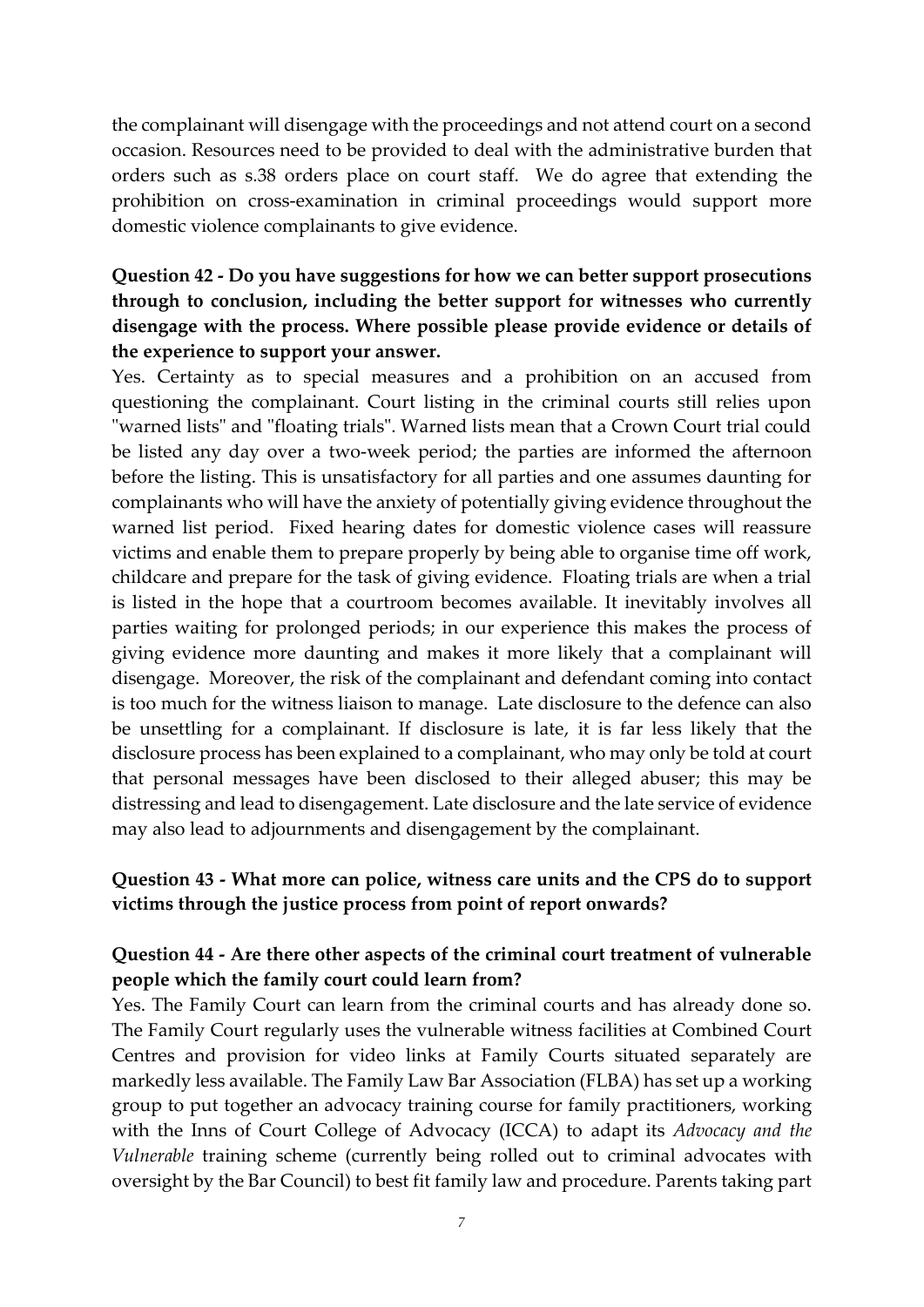in public law (care) proceedings very often fit in the category of "vulnerable" set out in PD22A; the challenge for advocates to enable them to participate to their best ability extends to Case Management Hearings, Issues Resolution Hearings and throughout the proceedings and not just when they are giving evidence. The Family Court can learn from the criminal courts in making sure that when a vulnerable witness is to give evidence they commence their evidence at the time planned and without having to wait for case management decisions that can wait until after the evidence has been given. The Family Court can also learn from the criminal court by making available separate entrances and separate or designated waiting spaces so that victims can be sure they will not "bump" into the perpetrator whilst waiting for the hearing to commence. We further suggest that the equivalent of s.38 of the YJCEA 1999 be introduced in the Family Court to give the judge power to prohibit cross-examination of the complainant by a litigant in person and appoint an advocate to conduct the cross-examination on their behalf.

**Question 45 - Do you think there is further action the Government could take to strengthen the effectiveness of the controlling or coercive behaviour offences?**  No.

**Question 46 - Do you think the current approach of using sentencing guidelines, as per guidelines issued in February 2018 is effective in ensuring sentences imposed reflect the seriousness of domestic abuse when it involves children?** 

**Question 47 - Is a statutory aggravating factor needed in order for the court to reflect the seriousness of offences involving domestic abuse and children in sentencing?** 

**Question 48 - Please share any other views on how to ensure domestic abuse and its impact on children are taken into account in sentencing?** 

## **Question 49 - Do you think that taking extraterritorial jurisdiction over these offences is sufficient to satisfy the requirements of the Convention?**

Yes. We have not identified any other offences. The Government has already signed the Istanbul Convention and is committed to its implementation. The consequence of that decision will provide that offences committed abroad which do not involve domestic violence could be prosecuted within this jurisdiction. Extending the extraterritorial jurisdiction will not only apply to offences connected to domestic violence but would apply to any of the listed offences being committed (e.g. a bar fight between two adults on holiday in Spain could be prosecuted in an English Crown Court). Whilst not a matter of law reform we can envisage difficulties in investigating and gathering evidence abroad. Mutual legal assistance, in particular the co-operation of EU partners, helps to identify and gather evidence for criminal proceedings from abroad. Investigative tools such as the European Investigation Order empower a member state to require that another member state obtains evidence on its behalf.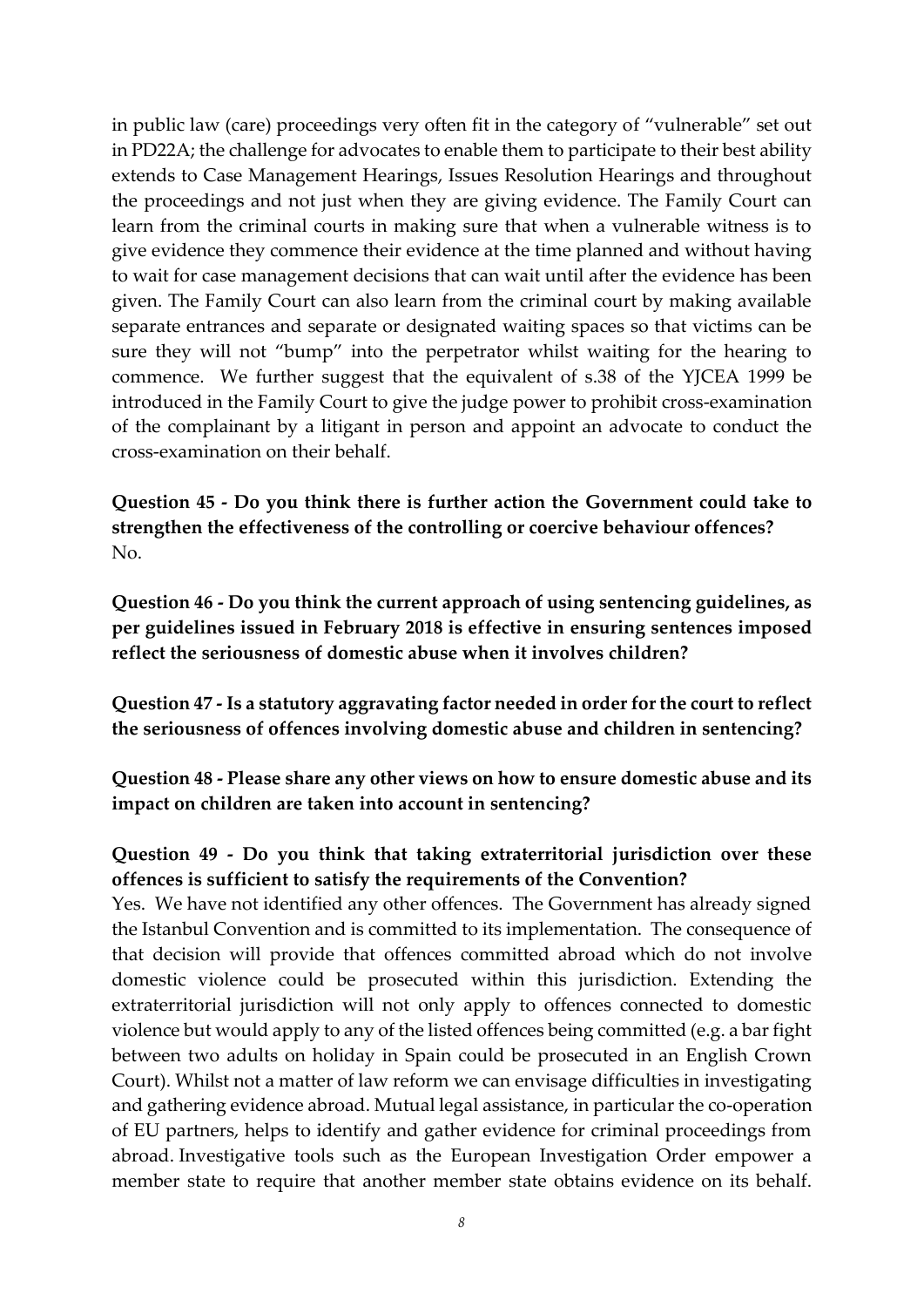However, the process of obtaining evidence from abroad remains more challenging than if the evidence existed domestically. We would also anticipate the CPS issuing guidance for charging decisions in respect of offences committed abroad.

**Question 50 - If not, what additional offences do you think we should take extraterritorial jurisdiction over and why?**  N/A

**Question 51 - Do you agree that relying on the civil law remedy in the Protection from Harassment Act 1997 is sufficient to satisfy the sexual harassment requirements of the Convention?**  Yes.

**Question 52 - If not, what do you think is necessary to satisfy those requirements?**  N/A

**Question 53- Do you agree we should explore (with the Crown Prosecution Service) further controlled and monitored use of conditional cautions with rehabilitation programmes than is currently permitted for lower-level, normally first time domestic abuse incidents? Please select one.** 

**If yes, please explain your answer suggesting what procedures should be in place to ensure a conditional caution would only be given in appropriate cases with appropriate conditions attached. If no, please explain your answer.**

**Question 54 - Do you have any additional evidence on current conditional caution practice which we should consider in relation to this issue?** 

**Question 55 - What changes to current policies or procedures would help police and other agencies to better manage serial and repeat abusers in particular those who are not subject to a sentence of the court. This can include how best to: risk assess an abuse and plan for risk reduction (ii) engage an abuser in order to encourage compliance with control measures.** 

**Question 56 - What more could be done to work with perpetrators in prisons, particularly offenders who receive a sentence of less than 12 months and do not have sufficient time to complete a domestic abuse programme in custody? We are interested to hear of particular examples of practice which have been successful.**